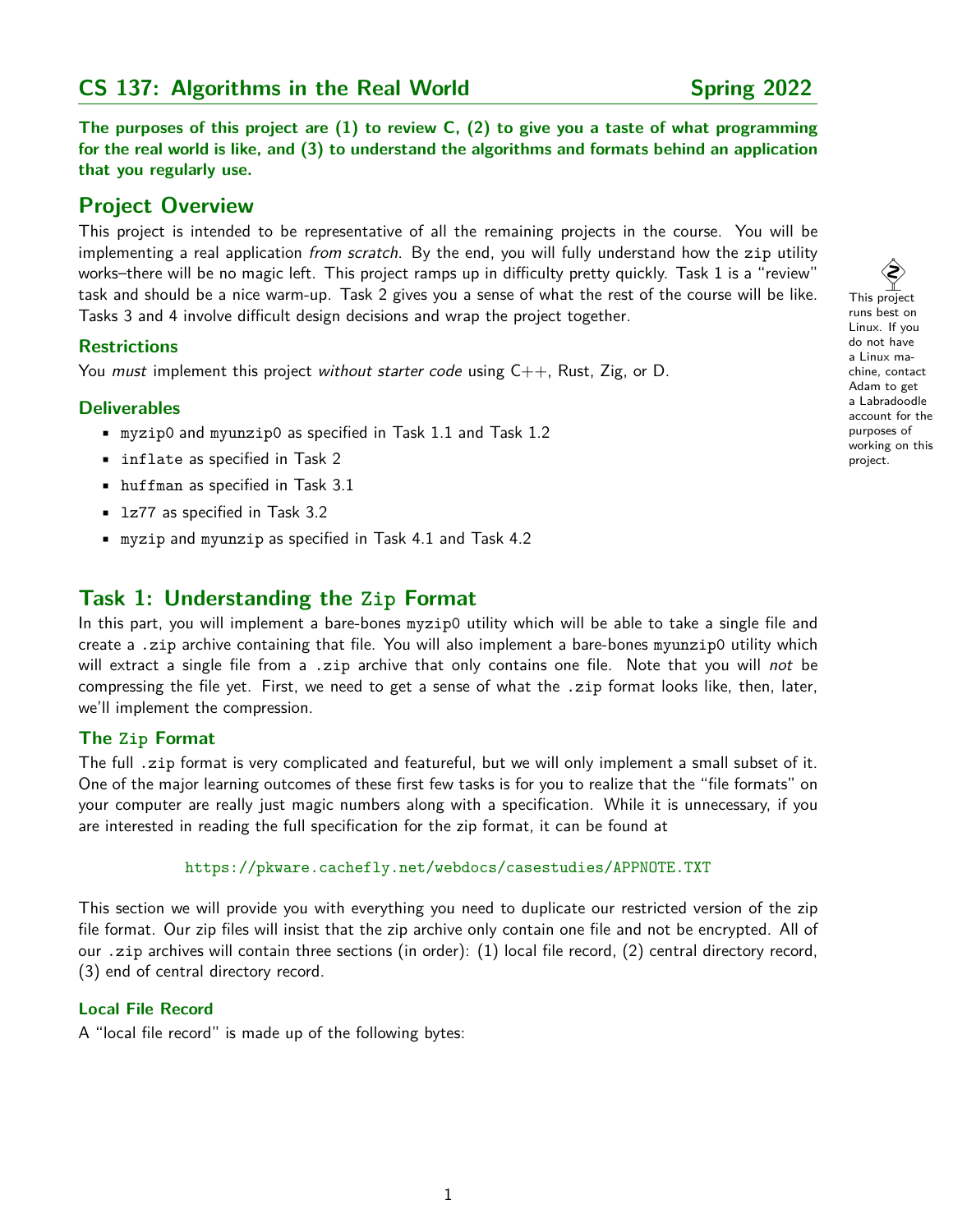| <b>Field Name</b>      | Length   | <b>Description</b>                                                     |  |
|------------------------|----------|------------------------------------------------------------------------|--|
| local file signature   | 4 bytes  | Use 0x04034b50                                                         |  |
| extract version        | 2 bytes  | <b>Use 20</b>                                                          |  |
| general purpose flag   | 2 bytes  | Use 0                                                                  |  |
| compression method     | 2 bytes  | 0 means not compressed; 8 means compressed with DEFLATE                |  |
| last mod file time     | 2 bytes  | Use 0                                                                  |  |
| last mod file date     | 2 bytes  | Use 0                                                                  |  |
| $crc-32$               | 4 bytes  | Use Oxdeadbeef                                                         |  |
| compressed file size   | 4 bytes  | Interpreted as an unsigned 32-bit integer                              |  |
| uncompressed file size | 4 bytes  | Interpreted as an unsigned 32-bit integer                              |  |
| file name length       | 2 bytes  | Interpreted as an unsigned 16-bit integer                              |  |
| extra field length     | 2 bytes  | Use $0$                                                                |  |
| file name              | variable | The file name, interpreted as an ASCII string (no null-termination)    |  |
| extra field            | variable | Skip this field                                                        |  |
| file data              | variable | If compression method is 0, this is just the file data; if compression |  |
|                        |          | method is 8, this is a DEFLATE stream                                  |  |

Note that we will expect several of these to be incorrect values (in particular, the date/time stamps and the crc-32). We make this decision because it doesn't actually affect the archive, but it makes writing the code substantially simpler.

## **Central Directory Record**

A "central directory" record is made up the following bytes:

| <b>Field Name</b>           | Length   | <b>Description</b>                                      |
|-----------------------------|----------|---------------------------------------------------------|
| central directory signature | 4 bytes  | Use 0x02014b50                                          |
| specification version       | 1 byte   | <b>Use 30</b>                                           |
| made by                     | 1 byte   | <b>Use 65</b>                                           |
| extract version             | 2 bytes  | <b>Use 20</b>                                           |
| general purpose bit flag    | 2 bytes  | Use 0                                                   |
| compression method          | 2 bytes  | 0 means not compressed; 8 means compressed with DEFLATE |
| last mod file time          | 2 bytes  | Use 0                                                   |
| last mod file date          | 2 bytes  | Use 0                                                   |
| $crc-32$                    | 4 bytes  | Use Oxdeadbeef                                          |
| compressed file size        | 4 bytes  | Interpreted as an unsigned 32-bit integer               |
| uncompressed file size      | 4 bytes  | Interpreted as an unsigned 32-bit integer               |
| file name length            | 2 bytes  | Interpreted as an unsigned 16-bit integer               |
| extra field length          | 2 bytes  | Use 0                                                   |
| file comment length         | 2 bytes  | Use 0                                                   |
| disk number start           | 2 bytes  | Use 0                                                   |
| internal file attributes    | 2 bytes  | Use 1                                                   |
| external file attributes    | 4 bytes  | Use 1                                                   |
| offset of local header      | 4 bytes  | Use 0                                                   |
| file name                   | variable | The file name as an ASCII string (no null-termination)  |
| extra field                 | variable | Skip this field                                         |
| file comment                | variable | Skip this field                                         |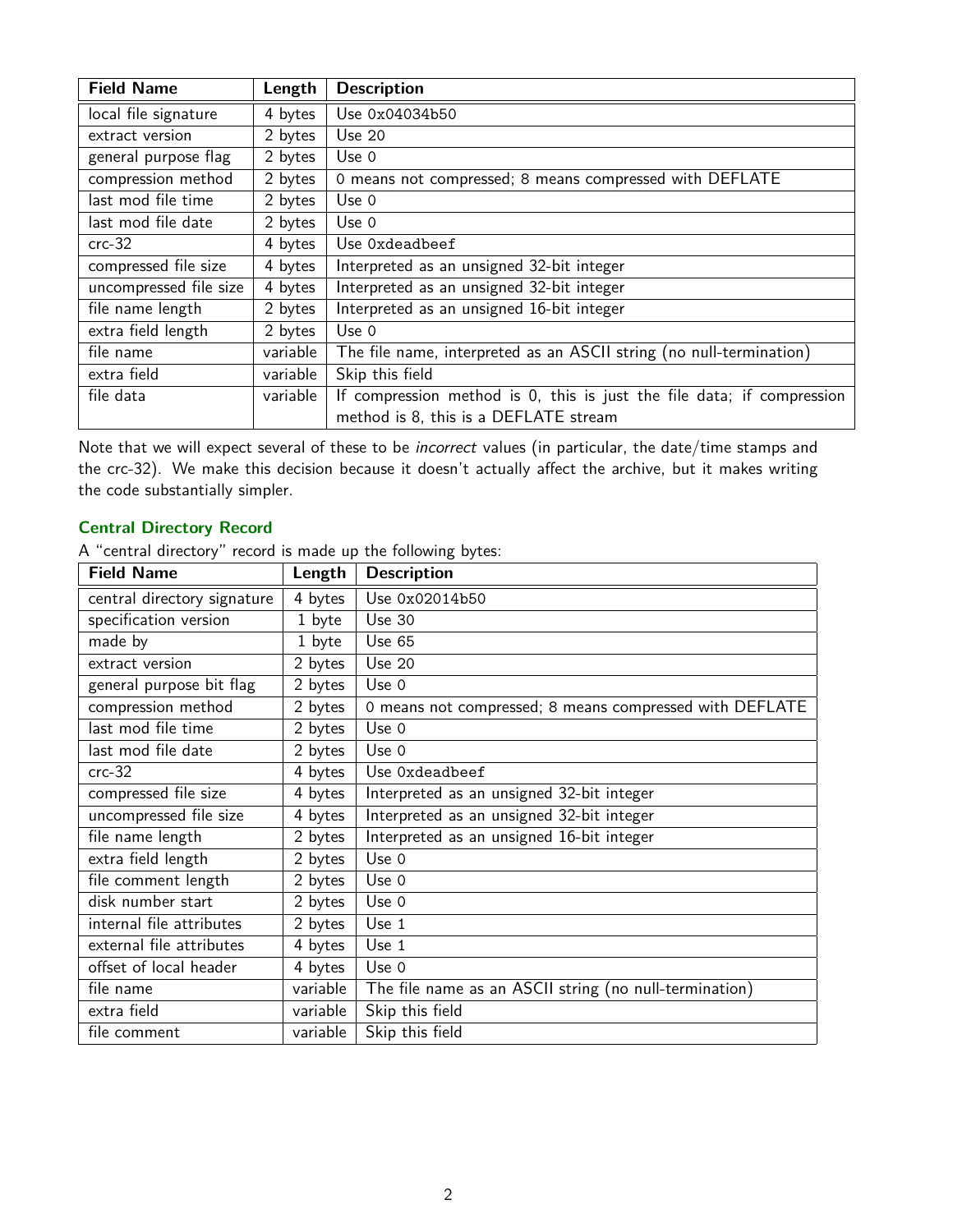## **End Of Central Directory Record**

| <b>Field Name</b>                    | Length   | <b>Description</b>                        |
|--------------------------------------|----------|-------------------------------------------|
| end of central dir signature         | 4 bytes  | Use 0x06054b50                            |
| number of this disk                  | 2 bytes  | Use 0                                     |
| number of the start disk             | 2 bytes  | Use 0                                     |
| total number of entries on this disk | 2 bytes  | Use 1                                     |
| total number of entries              | 2 bytes  | Use 1                                     |
| size of the central directory record | 4 bytes  | Interpreted as an unsigned 32-bit integer |
| offset of start of central directory | 4 bytes  | Interpreted as an unsigned 32-bit integer |
| .ZIP file comment length             | 2 bytes  | Use 0                                     |
| .ZIP file comment                    | variable | Skip this field                           |

An "end of central directory" record is made up the following bytes:

## **The zipsplain Tool**

We have provided you with a program called zipsplain which takes a zip archive path as a commandline argument, and explains the contents of the zip by printing out the values for each of the fields. We recommend you try running zipsplain on a few zip archives as well as the ones you create with your own myzip0.

## **Task 1.1: Writing myzip0**

It's finally time for you to do something! Undoubtedly, you skipped some of the above description–that's okay, we all do it. Unfortunately, you will need to pay very close attention to the exact format of each type of record as you are writing your myzip0 program. myzip0 should take two command-line arguments: (1) the name of the output zip archive, and (2) the name of the file to put in the archive. You only have to handle actual files with lengths. When run, your program should create a file with the provided name in the zip format with the provided file *using compression method 0* (which means "uncompressed"–we will handle another compression method later).

## **Task 1.2: Writing myunzip0**

myunzip0 is the inverse of myzip0. It should take a single command-line argument (the name of the zip file), and create a new file (or overwrite an old file) with the name and content specified in the zip archive. If the zip archive specifies compression method 0, you should copy the file contents to a new file with the name specified inside. If the zip archive specifies compression method 8, you should copy the file contents to a new file with the name specified inside followed by .deflate (this is a non-standard format that we will use to temporarily simplify our programs); that is, if the file name specified in the zip archive is "hullo", you should create a file called "hullo.deflate" (i.e., append .deflate to the file name). You do not have to deal with non-conforming, corrupted zip files, zip files spread over multiple disks, or compression methods other than 0 or 8, but you can print out an error message if you like.

## **Task 2: Inflating a File**

So far, in myzip0 and myunzip0, we skipped the *compression* and *decompression* which is the fun part! In this task, you will implement *decompression* for mode "8" which tells your program to use compression that conforms to the DEFLATE specification. When you're done, you should be able to take files in the .deflate format and recover the original file. We ask you implement these algorithms in a separate binary called inflate, (which you will combine into myzip and myunzip later). If your inflate binary is given a file x.deflate, you should create a file called x with the decompressed contents. If the input file does not end in .deflate, behavior is undefined.

 $\hat{\diamondsuit}$ myunzip0 may NOT make the assumptions we've made in myzip0 about any of the fields. It must work on files generated by normal zip.

 $\hat{\mathbf{Q}}$ BEFORE PRO-CEEDING, MAKE SURE YOU HAVE A SOLID UN-DERSTAND-ING OF HUFF-MAN CODES AND LZ77!!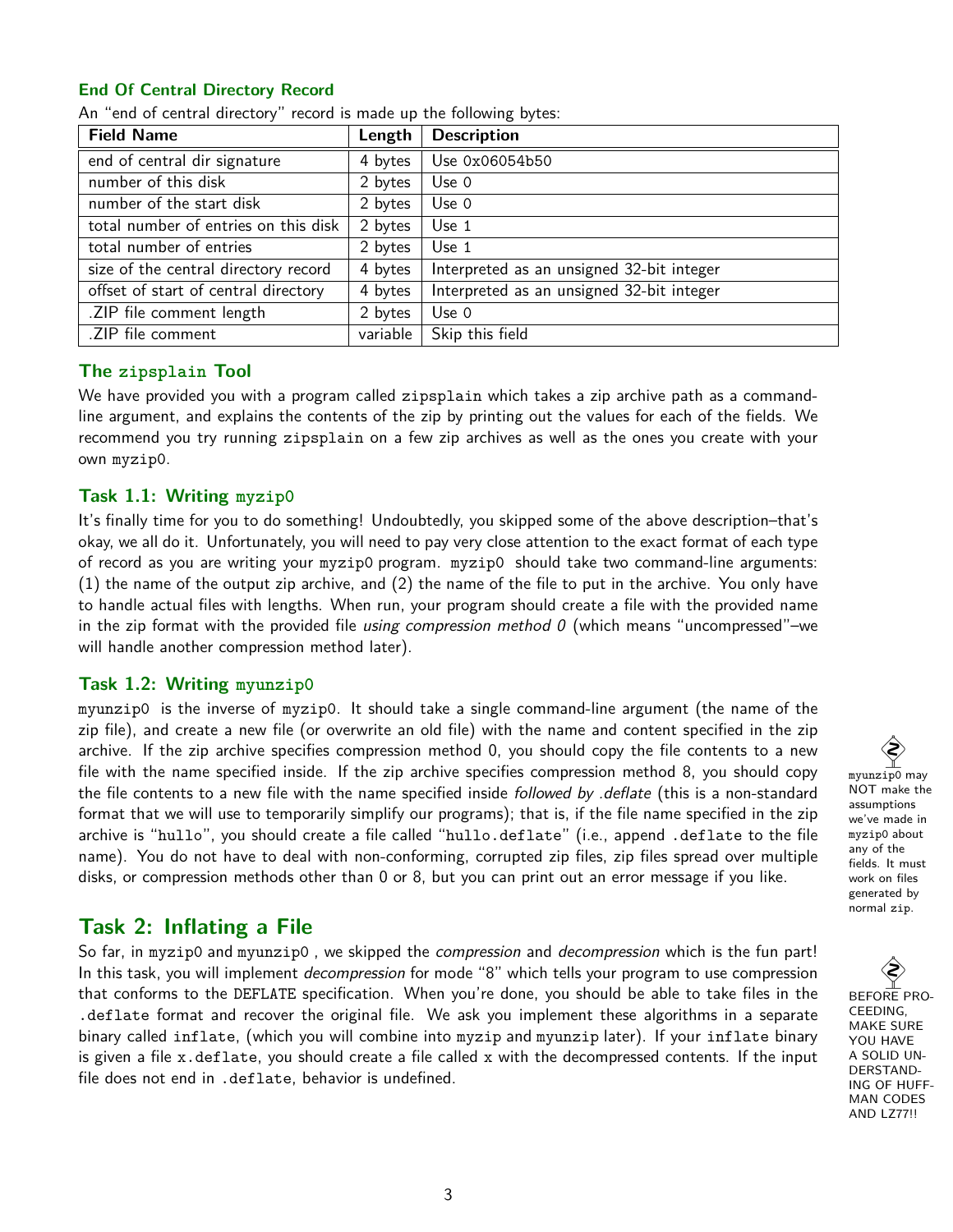## **The DEFLATE Format**

The DEFLATE Compressed Data Format is the compression format behind zip, gzip, png, and many more file formats. We will implement a generic program that takes a raw DEFLATE stream and decompresses it into the original file. To do this, we'll need to get into the nitty-gritty details of bits in DEFLATE files. The RFC ("request for comments"–a description of an internet-related format or idea) for DEFLATE can be found here:

#### <https://www.ietf.org/rfc/rfc1951.txt>

That said, we strongly recommend **NOT attempting to read the RFC directly**. It is not meant as a way to learn about how to implement the format; rather, it serves as a "standards" document. We have broken down and synthesized various parts of this document for you in the following sections. If something is not clear, we recommend asking the course staff rather than reviewing the RFC, but you are welcome to read it if you like.

## **Reading Bits**

Imagine the bitstream looks like this:

| br | h1 | bo | bз | $b_4$ | $b_{5}$ | b <sub>6</sub> | $b_z$ | $ b_8 $   | $b^{\alpha}$ | $b_{10}$ | $b_{11}$<br><b>. .</b> | $\mid b_{12} \rangle$<br>-- | $b_{13}$ | 91 <sub>A</sub> |     | $\cdots$ |
|----|----|----|----|-------|---------|----------------|-------|-----------|--------------|----------|------------------------|-----------------------------|----------|-----------------|-----|----------|
|    |    |    |    |       |         |                |       | 4 5 6 7 8 | a.           | 10       | . .                    | --                          |          |                 | . . |          |

In memory, this looks like one byte:  $b_7b_6b_5b_4b_3b_2b_1b_0$ , followed by another byte:  $b_{15}b_{14}b_{13}b_{12}b_{11}b_{10}b_9b_8$ , etc. That is, bytes should be read from least-significant-bit to most-significant bit. (We call this "reversestream order.") We recommend writing a "get\_next\_bit" function as a primitive to use in all your other functions. This is not an optimized way to work with the stream, but it is logically the easiest place to start.

#### **The deflatesplain Tool**

Just like in the previous part, we provide you with a tool that reads and explains the file format. This one is called deflatesplain. We recommend running it on various raw DEFLATE streams as you try to convert them manually. To generate a raw DEFLATE stream, you should use the standard zip utility to generate a .zip file, and then use your myunzip to generate a .deflate file.

#### **Blocks**

DEFLATE streams are made up of "blocks" (pieces of the decoded output). Every block begins with a single bit (BFINAL) that indicates whether it is the final block (1) or is not the final block (0). This bit is followed by two reverse-stream order bits (BTYPE) that indicate which type of compression was used for the current block: no compression (0), fixed Huffman codes (1), and dynamic Huffman codes (2). Your code does not need to handle the no compression case.

#### **Alphabets**

DEFLATE streams have already been compressed with huffman coding and LZ77 which means we read the stream in a special way. In particular, each "part" of the bitstream is a prefix-free Huffman coded value. That value can be (1) a literal, (2) a number of characters to repeat (a length), (3) an end-of-block character, or (4) a number of characters to go back in the buffer (a distance).

DEFLATE utilizes two conceptually distinct alphabets: literal-length and distance. The literal-length alphabet encodes literals (0-255), the "end of block code" (256), and lengths of repetitions (257-285). The distance alphabet (0-29) encodes the distances to go back when we hit a repeat. With fixed Huffman codes, the Huffman codes are given by the specification; for dynamic Huffman codes, the Huffman codes are specified as part of the bitstream. We begin with inflating fixed Huffman codes, because they are conceptually simpler.

R) Some numbers in a DEFLATE stream should be read **in reverse stream order** which means "10" indicates "1", and others should be read in **stream order**. We try to specify this inline everywhere.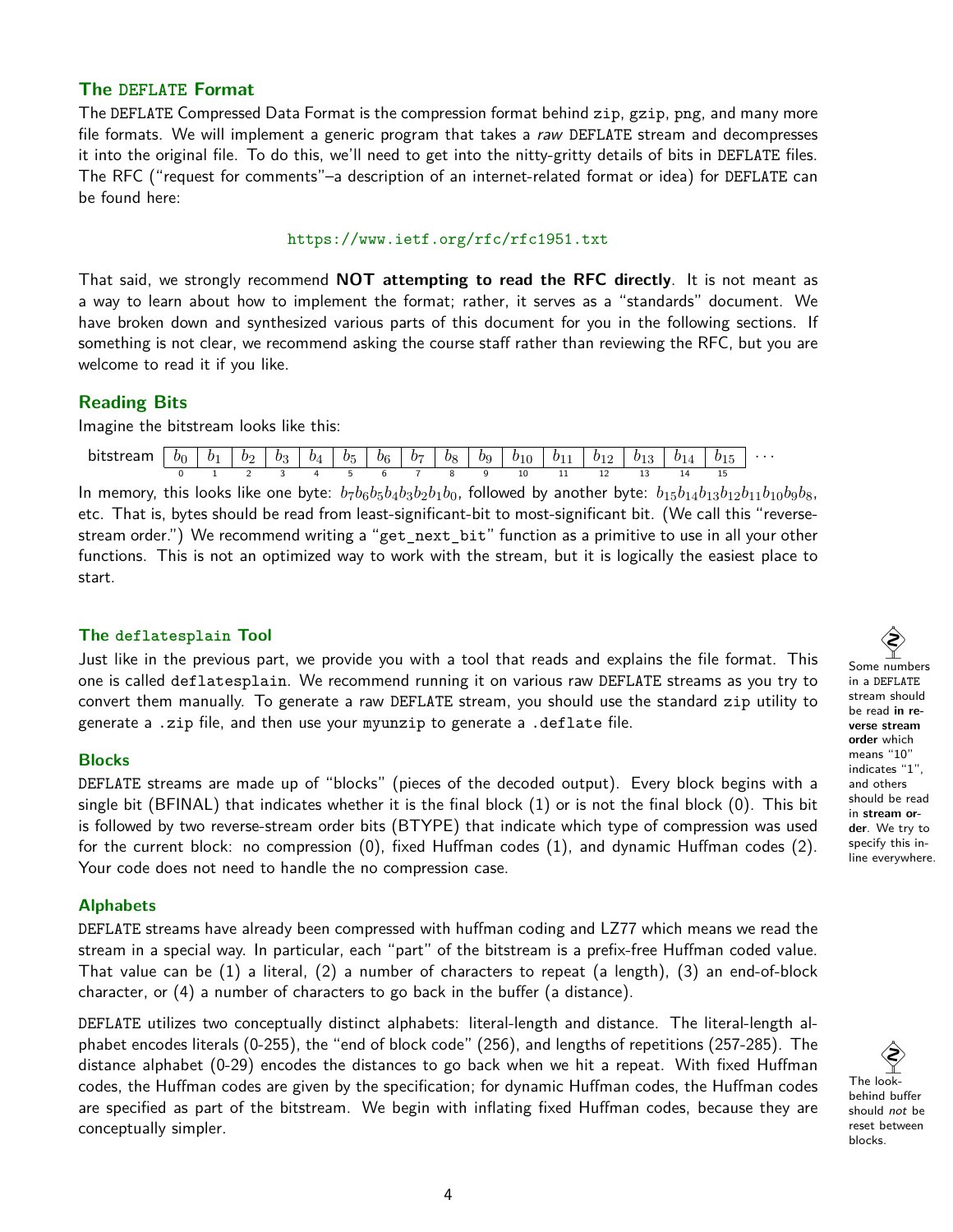#### **Task 2.1: Inflating Fixed Huffman Codes**

Consider the following DEFLATE stream:

1 10 10010001 10010001 0000010:00000 0000000 00<br>BFINAL BTYPE a a a len 4 : go back 1 EOB EOS-FILL BFINAL BTYPE a a len 4 : go back 1 EOB

Notice that this stream is a single block (because BFINAL is set) and it is a fixed Huffman code block (because BTYPE=1). "10010001" decodes to "a", "0000010" indicates a repeat of length four, "00000" represents "move the buffer pointer one character back", "0000000" is the end-of-block character, and "00" is a necessary filler (**at the end of the entire stream**) to make the number of bits a multiple of 8. What remains is to discuss how to figure out all of the Huffman codes.

To decode symbols from the literal-length alphabet, we first attempt to match with 7 characters, then 8, then 9, as necessary, using the following conversions. In this case, we can treat all the codes as numbers, because they have been designed to allow that simplification. Note that these conversions should be read in stream order.

| 0000000                 | $-0010111$ | $\longleftrightarrow$ | $256 - 279$ |             |
|-------------------------|------------|-----------------------|-------------|-------------|
| 00110000 - 10111111     |            | $\longleftrightarrow$ | $0 = 143$   |             |
| $11000000 - 11000111$   |            | $\longleftrightarrow$ | $280 - 287$ |             |
| $110010000 - 111111111$ |            | $\longleftrightarrow$ |             | $144 - 255$ |

Looking back to our above example stream and recalling that "a" is 97 in ASCII, we see that the chart marks  $(00110000)_2 + (97)_{10} = (145)_{10} = (10010001)_2$  as required!

Following this algorithm on the next bits in the stream, we find a match on  $(0000010)_2 + (256)_{10} =$  $(258)_{10}$ . Since 258 is larger than 256, it must be a *length*. The conversion for lengths is:

| $257 (+0 bits) = 3$  | $265 (+1 bit) = 11 to 12$                   | $273 (+3 bits) = 35$ to 42                    | $281 (+5 \text{ bits}) = 131 \text{ to } 162$ |
|----------------------|---------------------------------------------|-----------------------------------------------|-----------------------------------------------|
| $258 (+0 bits) = 4$  | $266 (+1 bit) = 13 to 14$                   | $274 (+3 bits) = 43 to 50$                    | $282 (+5 \text{ bits}) = 163 \text{ to } 194$ |
| $259 (+0 bits) = 5$  | $267 (+1 \text{ bit}) = 15 \text{ to } 16$  | $275 (+3 bits) = 51$ to 58                    | 283 (+5 bits) = 195 to 226                    |
| $260 (+0 bits) = 6$  | $268 (+1 bit) = 17 to 18$                   | $276 (+3 bits) = 59$ to 66                    | 284 (+5 bits) = 227 to 257                    |
| $261 (+0 bits) = 7$  | $269 (+2 \text{ bits}) = 19 \text{ to } 22$ | $277 (+4 \text{ bits}) = 67 \text{ to } 82$   | $285 (+0 bits) = 258$                         |
| $262 (+0 bits) = 8$  | $270 (+2 \text{ bits}) = 23 \text{ to } 26$ | $278 (+4 bits) = 83 to 98$                    |                                               |
| $263 (+0 bits) = 9$  | 271 $(+2 \text{ bits}) = 27 \text{ to } 30$ | $279 (+4 \text{ bits}) = 99 \text{ to } 114$  |                                               |
| $264 (+0 bits) = 10$ | $272 (+2 \text{ bits}) = 31 \text{ to } 34$ | 280 $(+4 \text{ bits}) = 115 \text{ to } 130$ |                                               |
|                      |                                             |                                               |                                               |

258 does indeed represent length 4. Notice that some of these have a " $+n$  bits" designation. This means that after reading the length code, you should read n more bits, chunk them into a number and index into the range (on the right side of the equals sign) using that number (these bits need to be interpreted in reverse-stream order). Immediately after a length code, we will always see a "distance code". (Recall that LZ77 needs a length and a distance to index into the look-behind buffer.)



Distance codes are always 5-bit numbers (in stream order) potentially followed by extra digits interpreted in the same way as with the length codes. To interpret 5-bit distance codes, we use a similar chart as above: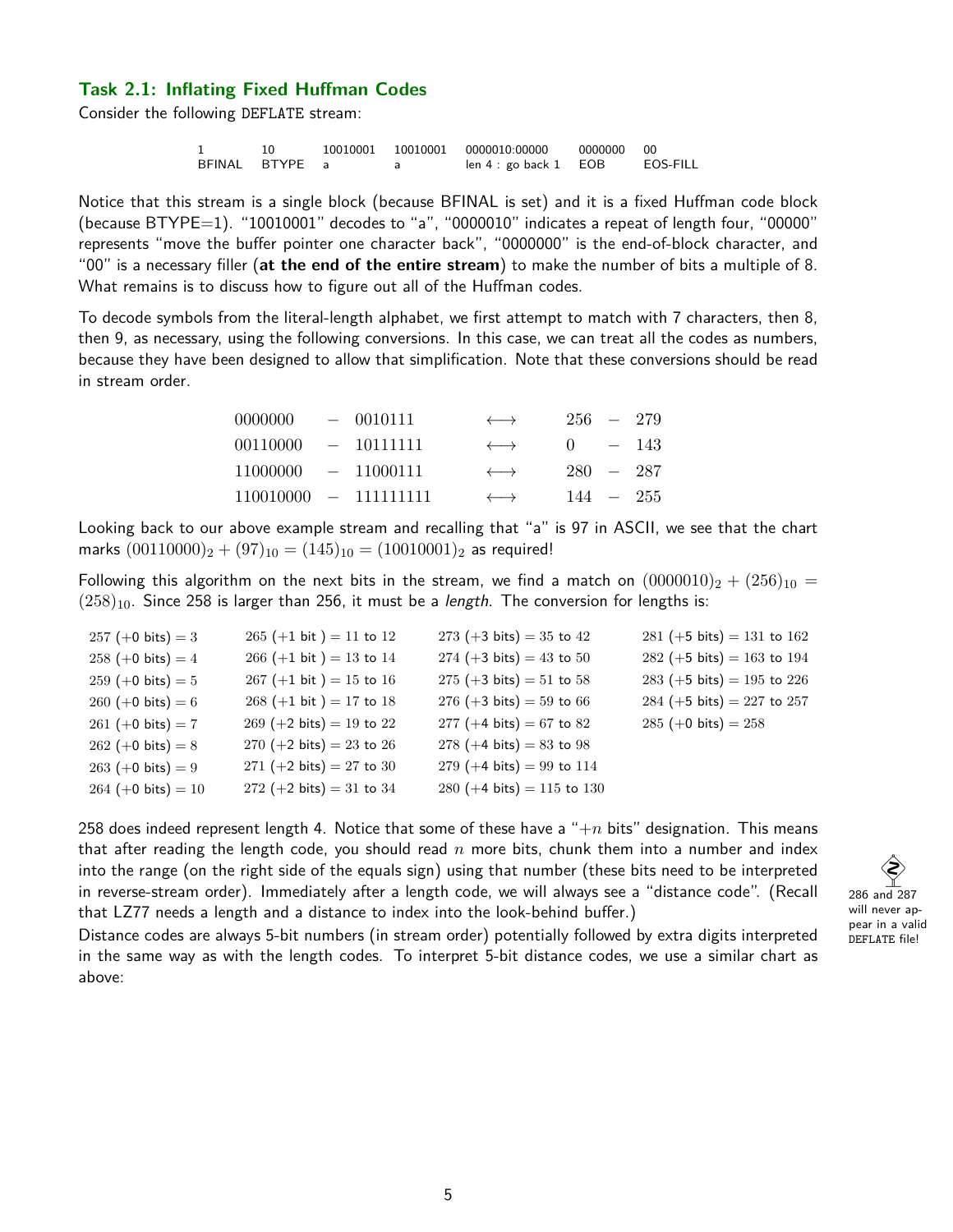| $0 (+0 bits) = 1$         | $8 (+3 bits) = 17 to 24$                   | 16 $(+7 \text{ bits}) = 257 \text{ to } 384$    | 24 (+11 bits) = $4097$ to 6144                  |
|---------------------------|--------------------------------------------|-------------------------------------------------|-------------------------------------------------|
| 1 $(+0 \text{ bits}) = 2$ | $9 (+3 bits) = 25 to 32$                   | 17 (+7 bits) = 385 to 512                       | $25 (+11 \text{ bits}) = 6145 \text{ to } 8192$ |
| 2 (+0 bits) = 3           | 10 $(+4 \text{ bits}) = 33 \text{ to } 48$ | $18 (+8 \text{ bits}) = 513 \text{ to } 768$    | 26 (+12 bits) = $8193$ to 12288                 |
| $3 (+0 bits) = 4$         | 11 (+4 bits) = 49 to 64                    | 19 (+8 bits) = 769 to 1024                      | 27 (+12 bits) = 12289 to 16384                  |
| $4 (+1 bits) = 5 to 6$    | 12 (+5 bits) = 65 to 96                    | 20 (+9 bits) = $1025$ to $1536$                 | 28 (+13 bits) = $16385$ to 24576                |
| $5 (+1 bits) = 7 to 8$    | 13 (+5 bits) = 97 to 128                   | 21 (+9 bits) = 1537 to 2048                     | 29 (+13 bits) = 24577 to 32768                  |
| 6 (+2 bits) = 9 to 12     | 14 (+6 bits) = 129 to 192                  | $22 (+10 \text{ bits}) = 2049 \text{ to } 3072$ |                                                 |
| 7 (+2 bits) = 13 to 16    | 15 (+6 bits) = 193 to 256                  | 23 (+10 bits) = 3073 to 4096                    |                                                 |

Finally, every block ends with an end-of-block code which is always the code word for 256. In the case of fixed Huffman codes, this is "0000000". Note that these bit-streams must be byte-aligned; so, there may be extra garbage bits to throw away at the very end of the stream.

```
Here is another example of a fixed code stream. We recommend you work through it by hand.
1 10 10010001 10010010 10010011 10010100 10010001 0000101:00011 10010101 00111010 0000000 00
             a b c d a len 7 : go back 4 e \n EOB
```
#### **Task 2.2: Inflating Dynamic Huffman Codes**

There are only a few differences between dynamic and fixed Huffman codes, but those differences are non-trivial. Between the BTYPE and the actual content bits, there are several pieces which, together, make up the Huffman trees for both alphabets. For "even greater compactness", the Huffman trees themselves are compressed. . . with another hardcoded Huffman code. (Yay, fun.)

#### **Canonical Huffman Codes**

To specify the various different Huffman codes, the DEFLATE specification uses *canonical Huffman codes* which allows the stream to only include the lengths of each symbol. Canonical Huffman codes add two additional rules to standard Huffman coding: (1) all codes of a particular bit-length have lexicographically consecutive values, (2) shorter codes are lexicographically before longer codes. To read a canonical Huffman code, use the following algorithm:

- (1) Count the number of codes for each code length by populating an array  $b1$  count, where  $b1$  count [N] is the number of codes of length N. Make sure to set bl  $count[0] = 0$ .
- (2) Find the numerical value of the smallest code for each code length with the following algorithm:

```
1 code = 02 for (i = 1; i \leq max_length; i++) {
3 code = (code + bl_{c}count[i-1]) \ll 14 next_code[i] = code
5 }
```
(3) Loop through the alphabet in lexicographical order and assign consecutive values starting length i at next\_code[i]

For example, imagine that we read in the following lengths: 3, 3, 3, 3, 3, 2, 4, 4, and the (known) alphabet order is A, B, C, D, E, F, G, H. Then, we can make the following association:

|   | 3 |
|---|---|
| Β | 3 |
| C | 3 |
| D | 3 |
| E | 3 |
| F | 2 |
| G | 4 |
| H | 4 |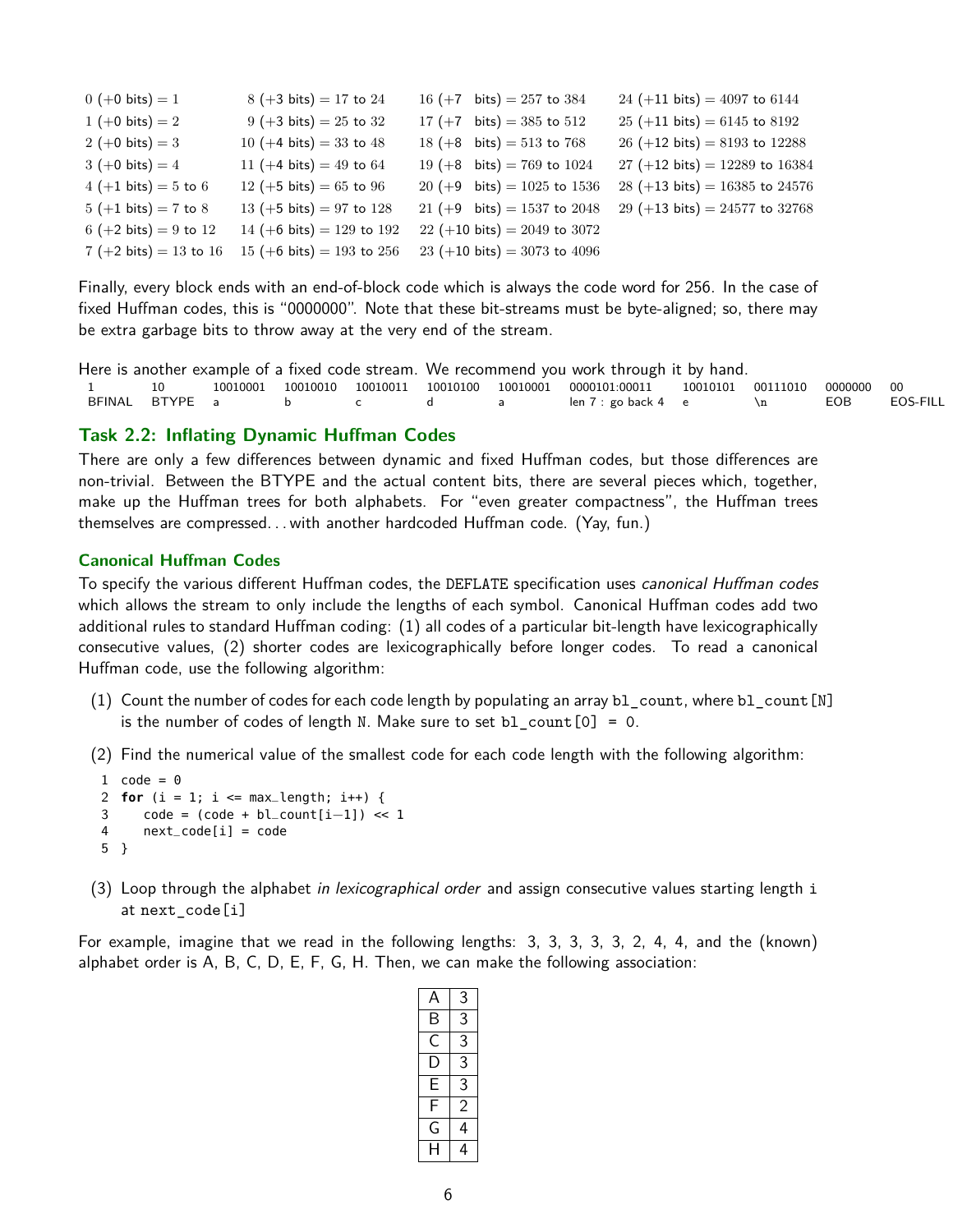Going through the algorithm with these code length associations:

```
(1) bl count [0] = 0bl_count[1] = 0bl_{count}[2] = 1bl_count[3] = 5bl_{count}[4] = 2(2) next_code[1] = 0next\_code[2] = 0next\_code[3] = 2next\_code[4] = 14(3) A = "2" at length 3 = 010B = "3" at length 3 = 011C = "4" at length 3 = 100D = "5" at length 3 = 101E = "6" at length 3 = 110F = "0" at length 2 = 00G = "14" at length 4 = 1110H = "15" at length 4 = 1111
```
#### **Dynamic Code Block Header**

Just like fixed blocks, dynamic blocks begin with BFINAL (1 bit) followed by BTYPE (2 bits). After these two fields, there are three numbers (in reverse stream order): HLIT (5 bits), HDIST (5 bits), HCLEN (4 bits). HLIT  $+$  257 is the number of Huffman codes representing the length-literal codes, HDIST  $+$  1 is the number of Huffman codes representing distance codes, and  $HCLEN + 4$  is the number of "code length" codes. The "code length" codes are used to decode the literal/length and distance codes. So, our first task is to re-construct the canonical Huffman code for the *code length alphabet*.

#### **Dynamic Code Block Alphabets**

The code length alphabet is made up of the numbers 0 - 18. This alphabet is used to specify the lengths of the Huffman codes for the remaining two alphabets. In particular, the numbers should be interpreted as follows:

- $0 15$ : These numbers indicate that the next code is of that literal length
- $\bullet$  16 (+2 bits): 16 indicates that the previous code should be copied; the two bits specify how many times (between 3 and 6)
- $\bullet$  17 (+3 bits): 17 indicates that the next chunk of codes are all 0; the three bits specify how many times (between 3 and 10)
- $\bullet$  18 (+7 bits): 18 indicates that the next chunk of codes are all 0; the seven bits specify how many times (between 11 and 138)

The remaining two alphabets, you are already familiar with: the literal-length alphabet and the distance alphabet. The Huffman codes for each of these alphabets will be specified by their lengths (because they are canonical Huffman codes)–which will be specified using the code length alphabet.

## **Dynamic Code Block Body**

After the header fields, there are three "groups" of bits which specify the three alphabets:

• (HCLEN  $+ 4$ )  $\times$  3 bits: the codes for the "code length alphabet" which is made up of the numbers 0 through 18. Note that the number of code lengths specified here is variable; the stream may omit

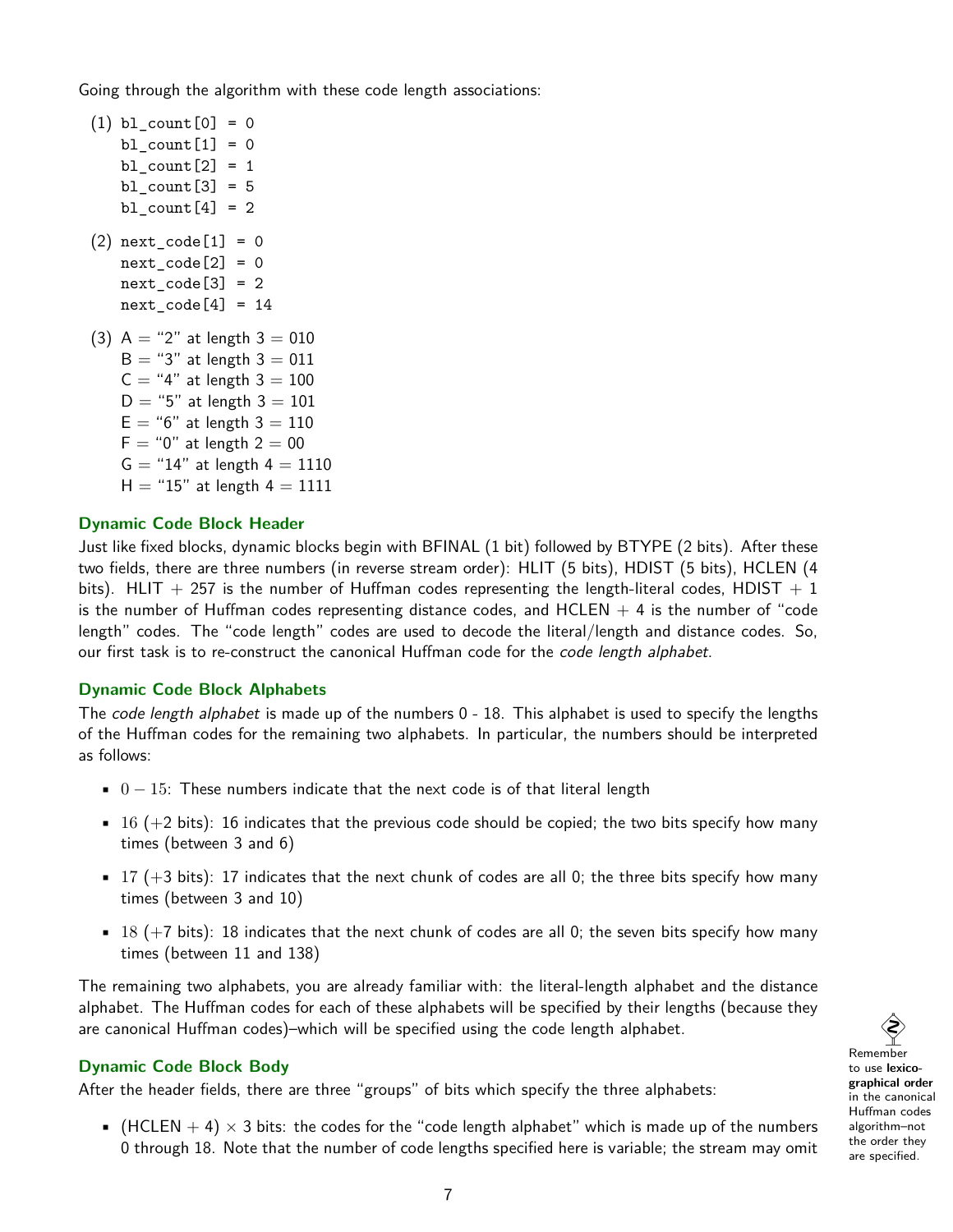code lengths at the end (and we will assume those are unused). The *order* of the code lengths is 16, 17, 18, 0, 8, 7, 9, 6, 10, 5, 11, 4, 12, 3, 13, 2, 14, 1, 15. Each code is specified as a 3-bit (reverse stream) integer. A code length of 0 means that that symbol is unused in the alphabet specifications. When specifying codes, each of these numbers has the meaning described above. After using the canonical Huffman code algorithm to recover the code length alphabet, we are ready to decode the remaining two alphabets using the above translation. Note that this stream should be treated as one giant list of "codes" that eventually get separated into two alphabets.

- $\blacksquare$  HLIT + 257 Huffman codes (in the code length alphabet) for the literal/length alphabet which is made up of numbers 0 - 285.
- HDIST  $+1$  Huffman codes (in the code length alphabet) for the distance alphabet which is made up of the numbers 0 - 29.

After the codebooks are decoded, we are finally ready to decompress the actual data. The remaining format of the block is identical to the fixed codes (including the end-of-block character at the end) except the actual Huffman codes used. Unfortunately, unlike the fixed codes, it is possible that the same numerical number will be used as two different length codes. For example, it's possible that 0001 and 1 are both valid codes in an alphabet. We recommend you store codes as numerical values BY LENGTH. (Think of this as a 2-dimensional-array-like structure). We have deliberately not described the full algorithm or data structure here as we want you to figure it out on your own.

You should implement these algorithms in a binary called inflate. inflate should take the input file name as a single argument and output to a file with the same name without the suffix .deflate. (So, an input file  $x$ . deflate would output to a file called  $x$ .)

## **Task 3: Deflating a File with Fixed Huffman Codes**

Deflation requires more design decisions than the previous parts. There are many algorithms that can be used to effectively compress files into the DEFLATE format, and we only specify a single one here. Keep in mind that you can (and should!) diverge from our algorithm if you think you have something better or more effective. We consider our algorithm to be a "baseline", and it can be significantly improved with a little effort. Note that we will only use fixed Huffman codes for compression, but you could implement a switch to dynamic Huffman codes as above and beyond.

## **Task 3.1: Huffman Coding**

As a first pass, you should only do the Huffman coding and treat the entire file as a single block. You will need to pay close attention to bit order, and the codes will need to be "reversed" (remember, we have to respect the stream ordering). To output the codes, you will need to segment the bits into bytes inside an integer buffer. Make sure to reference the fixed Huffman codes we previously used to decode symbols; you will be writing the inverted transformation this time! Ultimately, this means that you will output the header, a bunch of Huffman codes, and then the end-of-block character. You should write this code separately in a binary called huffman. huffman should take the input file name as a single argument and output to a file with the same name and the suffix .deflate. (So, an input file x would output to a file called x.deflate.)

#### **Task 3.2: Self-Contained LZ77 Compression**

Before we add in LZ77 to our Huffman codes, it is beneficial to write a separate binary that writes out LZ77 compressed text in a readable format. In this task, we will describe a baseline LZ77 algorithm to implement along with the expected output. Recall that LZ77 compression outputs two "types" of symbols: literals and length-distance pairs. You should output literals as themselves and length-distance pairs as <length,distance>. So, the file "aaaaaa" might be output as "a<5,1>". You should implement this algorithm in a separate binary called  $1z77$ .  $1z77$  should take the input file name as a single argument

 $\hat{\diamondsuit}$ There may be fewer codes than the number of symbols, because a single code in this stream can represent more than one

length.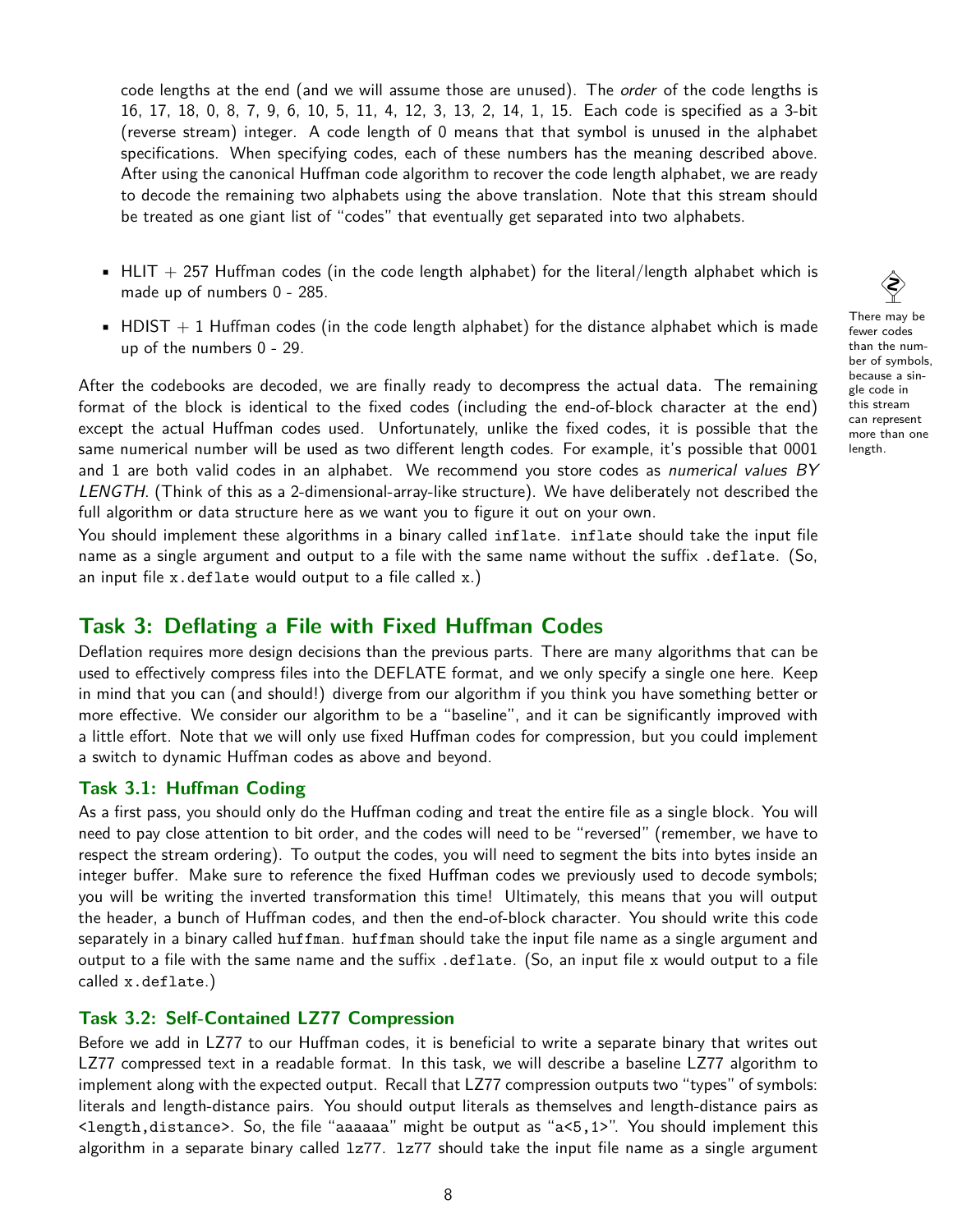and output to a file with the same name and the suffix .1z77. (So, an input file x would output to a file called x.lz77.)

There are several restrictions on what we're allowed to do in our compression based on the DEFLATE specification:

- Our sliding window cannot be bigger than 32K (32768 bytes)
- Lengths cannot be smaller than 3 or larger than 258.
- Distances cannot be larger than 32768

Beyond that, we are free to replace whatever characters we want with length-distance pairs; on one extreme, we have the situation from the previous section (where we never use length-distance pairs), and on the other extreme we have the "optimal" compression ratio which chooses exactly the right places to use length-distance pairs to minimize the file length. In an ideal world, we would have the latter, but, in practice, it would take far too long to actually compute; so, we settle for "pretty good".

Now, we discuss our algorithm to compress "enough" using LZ77 which we call 1z77 baseline.

We keep two indices into the window: idx (the location of the next byte to output) and lookahead\_idx (the location of the last byte we've actually seen). In addition to the window, we keep a hash table with three byte keys and a list of corresponding positions in the window that match that hash code.

For example, if the stream is "abcabcd", our hash table would conceptually look like:

```
{
       abc: 3 \rightarrow 0 \rightarrow \text{NULL},
       bca: 1 \rightarrow \text{NULL},
       bcd: 4 \rightarrow \text{NULL},
       cab: 2 -> NULL
}
```
Since our hash table has three-byte keys, we take as an invariant that we always look ahead two bytes (so that instead of looking for a single byte, we're always looking up three). If there are multiple matches (for example, abc above), we take the (1) longest and (2) closest match (prioritizing length over closeness); to facilitate this, we always prepend new positions into the hash chains rather than appending them. To simplify implementation, we do not ever delete from the chains (though, we DO have to check that a match is not too old before choosing it).

Finally, we can write pseudocode for lz77\_baseline:

```
1 lz77_baseline():
2 initialize our current match as non−existent
3 while there are bytes left:
4 read in bytes until we have at least three unprocessed ones and add them to the buffer
5 look up the next three bytes in the hash table
6 if we found a longer match that is no more than max length:
7 update our current match with the one we found in the hash table
8 else:
9 if there is a current match:
10 output the match
11 else:
12 output the next byte as a literal
13 update the hash table
```
There are (clearly) details we have omitted from our pseudocode (for example, how to actually look for the match), but this is the basic algorithm we recommend you implement first. We recommend you check your implementation on "obviously compressible data" (repeated "a" bytes, a wikipedia page, etc.).